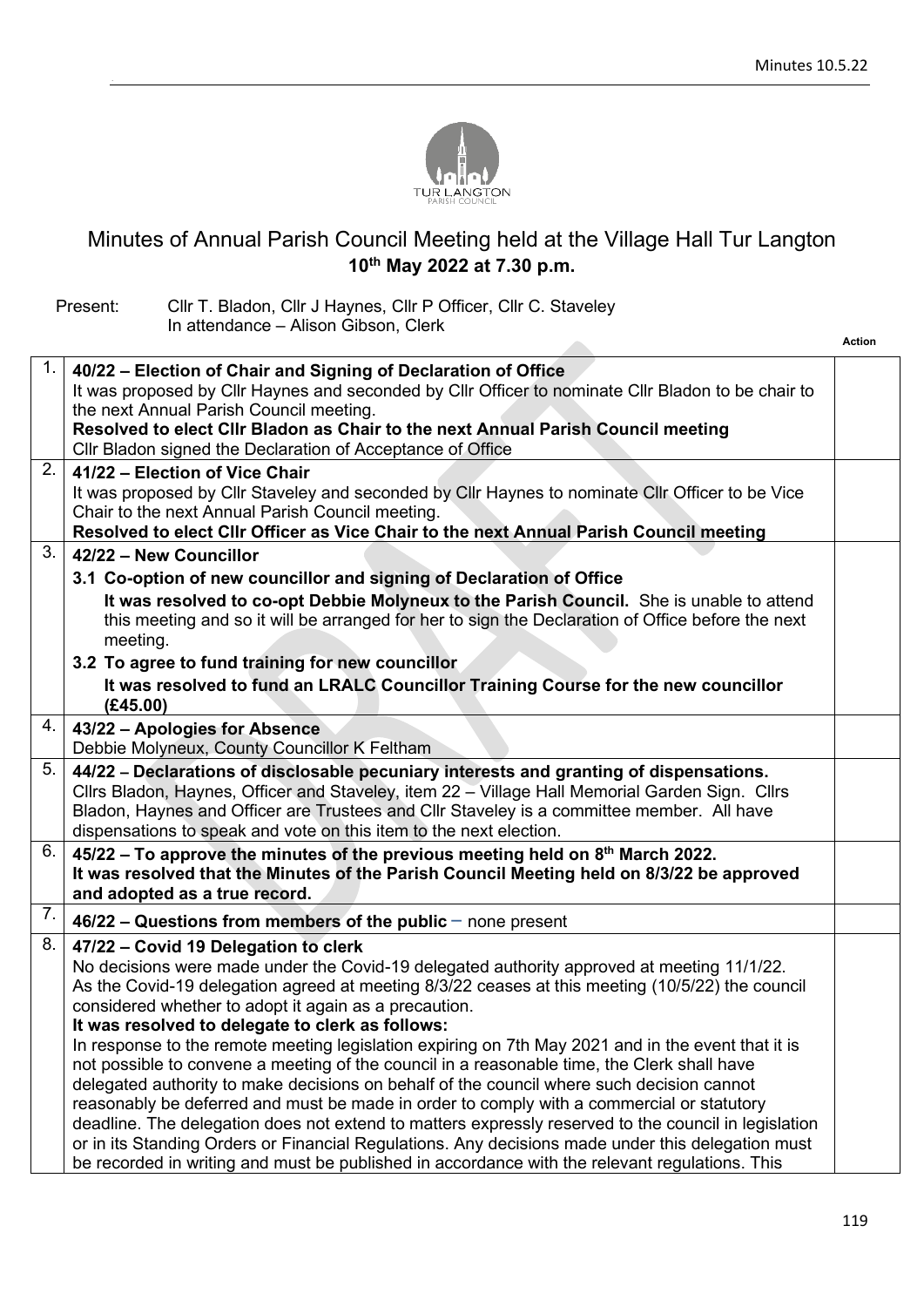|     |                                  | delegated authority ceases upon the first meeting of the council after the council meeting at which<br>the delegation was put in place.                                                                                                                                                                                                                                                                                                                                                                                                                                                                                                                                                                                                         |                                |
|-----|----------------------------------|-------------------------------------------------------------------------------------------------------------------------------------------------------------------------------------------------------------------------------------------------------------------------------------------------------------------------------------------------------------------------------------------------------------------------------------------------------------------------------------------------------------------------------------------------------------------------------------------------------------------------------------------------------------------------------------------------------------------------------------------------|--------------------------------|
| 9.  |                                  | 48/22 - To appoint members to undertake                                                                                                                                                                                                                                                                                                                                                                                                                                                                                                                                                                                                                                                                                                         |                                |
|     |                                  | 9.1 Spot Checks during grass cutting - it was resolved to appoint Cllr Staveley.                                                                                                                                                                                                                                                                                                                                                                                                                                                                                                                                                                                                                                                                |                                |
|     |                                  | 9.2 Checks of Street Furniture - it was resolved to appoint Cllr Haynes.                                                                                                                                                                                                                                                                                                                                                                                                                                                                                                                                                                                                                                                                        |                                |
|     |                                  | 9.3 Checks of Accounts Reconciliations – it was resolved to appoint Cllr Officer.                                                                                                                                                                                                                                                                                                                                                                                                                                                                                                                                                                                                                                                               |                                |
|     |                                  |                                                                                                                                                                                                                                                                                                                                                                                                                                                                                                                                                                                                                                                                                                                                                 |                                |
|     |                                  | 9.4 Defibrillator Checks - it was resolved to appoint Cllr Staveley.                                                                                                                                                                                                                                                                                                                                                                                                                                                                                                                                                                                                                                                                            |                                |
|     |                                  | $10$ 49/22 – To appoint representatives to the Village Hall Committee<br>It was resolved to appoint CIIr Staveley.                                                                                                                                                                                                                                                                                                                                                                                                                                                                                                                                                                                                                              |                                |
| 11  |                                  | 50/22 - To review and adopt                                                                                                                                                                                                                                                                                                                                                                                                                                                                                                                                                                                                                                                                                                                     |                                |
|     | 11.1                             | Code of Conduct - Harborough District Council (HDC) have circulated their new Code of<br>Conduct, based on the Local Government Association (LGA) Model Code of Conduct<br>with local amendments. National Association of Local Councils (NALC) has endorsed the<br>LGA Code nationally and the Leicestershire and Rutland Association of Local Councils<br>(LRALC) recommends parish councils adopt the version adopted by their own principal<br>council (i.e. HDC). HDC have given access to a recording of the District Councillor training<br>along with the slides and it was agreed that councillors will watch the training first and then<br>consider adopting the new version at the next meeting. LRALC also offer training courses. | <b>Clirs</b>                   |
|     | 11.2                             | <b>Standing Orders – these have been updated at Standing Order 18 in line with the updated</b><br>NALC Model Standing Orders. It was resolved to approve these as circulated with<br>alterations to de-gender the document. Cllr Staveley will de-gender the document.                                                                                                                                                                                                                                                                                                                                                                                                                                                                          | <b>Clir</b><br><b>Staveley</b> |
|     | 11.3                             | Financial Regulations and Internet Banking Policy - these have been updated to take<br>into account the new internet banking arrangement with two councillor signatories<br>authorising payments set up by clerk. It was resolved to approve the Financial<br>Regulations and Internet Banking Policy with changes as circulated.                                                                                                                                                                                                                                                                                                                                                                                                               |                                |
|     |                                  | It was resolved to approve the following policies as circulated with no changes:                                                                                                                                                                                                                                                                                                                                                                                                                                                                                                                                                                                                                                                                |                                |
|     | 11.4                             | <b>Data Protection Policy</b>                                                                                                                                                                                                                                                                                                                                                                                                                                                                                                                                                                                                                                                                                                                   |                                |
|     | 11.5                             | <b>Subject Access Request Policy</b>                                                                                                                                                                                                                                                                                                                                                                                                                                                                                                                                                                                                                                                                                                            |                                |
|     | 11.6                             | <b>Data Breach Policy</b>                                                                                                                                                                                                                                                                                                                                                                                                                                                                                                                                                                                                                                                                                                                       |                                |
|     | 11.7                             | Policies and Procedures for handling requests for information                                                                                                                                                                                                                                                                                                                                                                                                                                                                                                                                                                                                                                                                                   |                                |
|     | 11.8                             | <b>Document Disposal and Retention Policy</b>                                                                                                                                                                                                                                                                                                                                                                                                                                                                                                                                                                                                                                                                                                   |                                |
|     | 11.9                             | <b>Scheme of Delegation.</b>                                                                                                                                                                                                                                                                                                                                                                                                                                                                                                                                                                                                                                                                                                                    |                                |
| 12. |                                  | 51/22 - Clerk's Report including Year Plan and LRALC update                                                                                                                                                                                                                                                                                                                                                                                                                                                                                                                                                                                                                                                                                     |                                |
|     | Year Plan - noted as circulated. |                                                                                                                                                                                                                                                                                                                                                                                                                                                                                                                                                                                                                                                                                                                                                 |                                |
|     | <b>LRALC</b>                     |                                                                                                                                                                                                                                                                                                                                                                                                                                                                                                                                                                                                                                                                                                                                                 |                                |
|     | $\bullet$                        | <b>NALC communication, Smaller Councils Committee</b>                                                                                                                                                                                                                                                                                                                                                                                                                                                                                                                                                                                                                                                                                           |                                |
|     |                                  | <b>NALC Legal Update April 2022</b>                                                                                                                                                                                                                                                                                                                                                                                                                                                                                                                                                                                                                                                                                                             |                                |
|     |                                  | Sector Finance Survey 2022                                                                                                                                                                                                                                                                                                                                                                                                                                                                                                                                                                                                                                                                                                                      |                                |
|     | $\bullet$                        | Training update<br><b>Harborough District Council (HDC)</b>                                                                                                                                                                                                                                                                                                                                                                                                                                                                                                                                                                                                                                                                                     |                                |
|     | ٠                                | Newsletters April and May 2022                                                                                                                                                                                                                                                                                                                                                                                                                                                                                                                                                                                                                                                                                                                  |                                |
|     | ٠                                | Solar Together information                                                                                                                                                                                                                                                                                                                                                                                                                                                                                                                                                                                                                                                                                                                      |                                |
|     | ٠                                | Community Safety Partnership Stakeholder Showcase Event 25/5/22                                                                                                                                                                                                                                                                                                                                                                                                                                                                                                                                                                                                                                                                                 |                                |
|     | $\bullet$                        | NHS Cross Counties in the Community Health and Wellbeing Roadshow                                                                                                                                                                                                                                                                                                                                                                                                                                                                                                                                                                                                                                                                               |                                |
|     |                                  | HDC Annual Parish Liaison Meeting 24/11/22                                                                                                                                                                                                                                                                                                                                                                                                                                                                                                                                                                                                                                                                                                      |                                |
|     | $\bullet$                        | Funding news - Platinum Jubilee Capital Grant Fund                                                                                                                                                                                                                                                                                                                                                                                                                                                                                                                                                                                                                                                                                              |                                |
|     |                                  | Leicestershire County Council (LCC)                                                                                                                                                                                                                                                                                                                                                                                                                                                                                                                                                                                                                                                                                                             |                                |
|     | $\bullet$                        | Funding Bulletins April and May 2022                                                                                                                                                                                                                                                                                                                                                                                                                                                                                                                                                                                                                                                                                                            |                                |
|     | ٠                                | <b>Shire Community Grants</b>                                                                                                                                                                                                                                                                                                                                                                                                                                                                                                                                                                                                                                                                                                                   |                                |
|     | $\bullet$                        | Link to LCC Clerk's meeting 8/4/22 shared                                                                                                                                                                                                                                                                                                                                                                                                                                                                                                                                                                                                                                                                                                       |                                |
|     | $\bullet$                        | Treescape 2022-3<br>Recording nature in your area                                                                                                                                                                                                                                                                                                                                                                                                                                                                                                                                                                                                                                                                                               |                                |
|     |                                  | Annual Parish Liaison Event 4/7/22                                                                                                                                                                                                                                                                                                                                                                                                                                                                                                                                                                                                                                                                                                              |                                |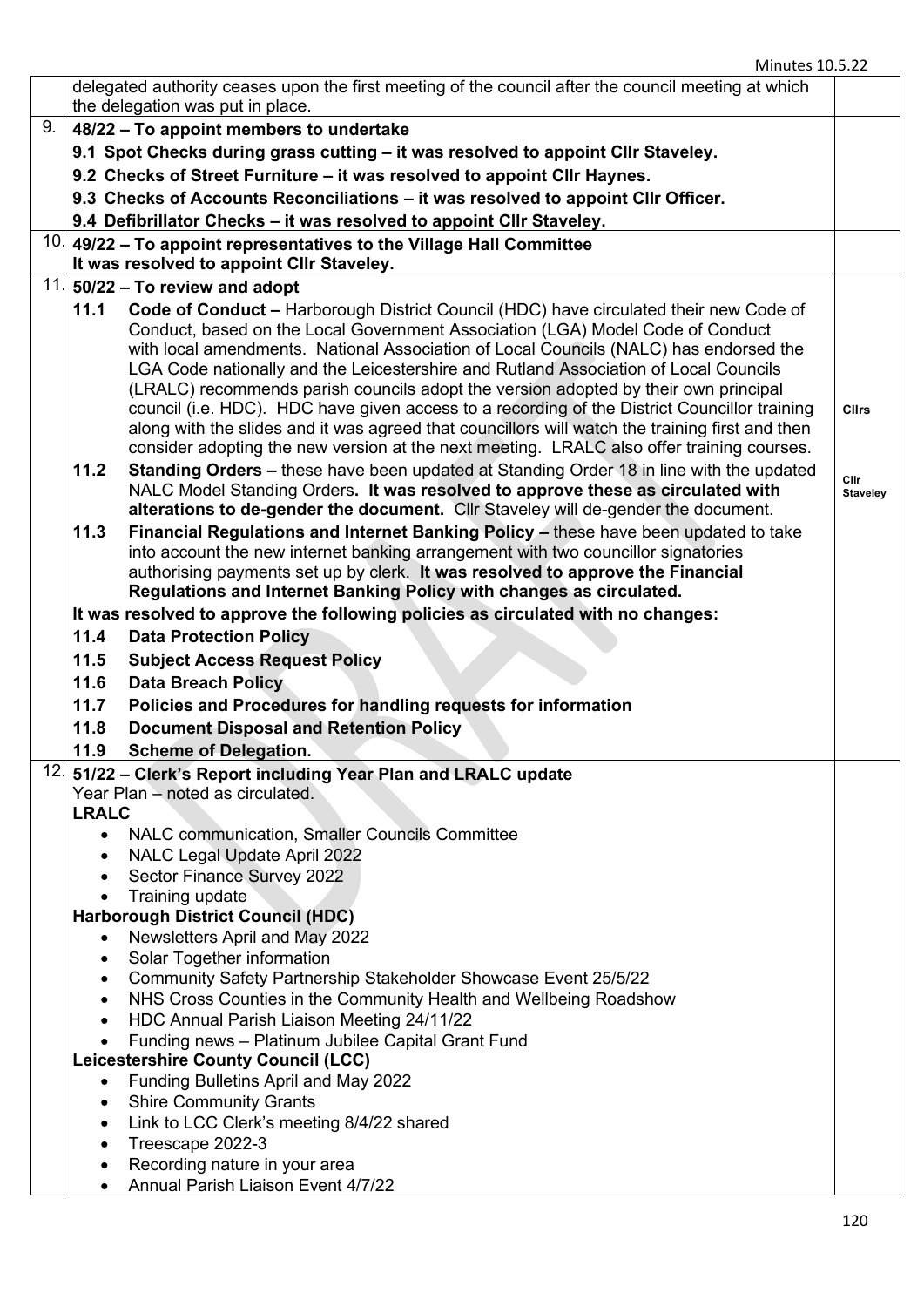|                 |           | Information about gov.uk domains circulated<br><b>Rural Community Council - Impact Magazine April 2022</b><br><b>English Regional Transport Association - Newsletter 43</b>          |  |
|-----------------|-----------|--------------------------------------------------------------------------------------------------------------------------------------------------------------------------------------|--|
| 13.             |           | 52/22 - Reports and Updates                                                                                                                                                          |  |
|                 | 13.1      | <b>County Councillor - none</b>                                                                                                                                                      |  |
|                 | 13.2      | <b>District Councillors - none</b>                                                                                                                                                   |  |
|                 | 13.3      | <b>Police Update</b>                                                                                                                                                                 |  |
|                 | $\bullet$ | Harborough Police Newsletters March, April and May 2022                                                                                                                              |  |
|                 | $\bullet$ | Countryside Code                                                                                                                                                                     |  |
|                 | $\bullet$ | Letter from local Neighbourhood Police Team (9/5/22)                                                                                                                                 |  |
|                 |           | $14$ 53/22 – Finance 21/22 Year and Audit (1)                                                                                                                                        |  |
|                 | 14.1      | Approval of Accounts Reconciliation to 31/3/22 and note payments not previously                                                                                                      |  |
|                 |           | minuted                                                                                                                                                                              |  |
|                 |           | Total Receipts to 31/3/22 - £10,626.13                                                                                                                                               |  |
|                 |           | Total Payments to 31/3/22 - £8,797.71                                                                                                                                                |  |
|                 |           | Closing Balance at 31/3/22 - £8,059.94<br>Payments since last meeting up to 31/3/22:                                                                                                 |  |
|                 |           | 31/3/22 - Clerk salary March 2022 and arrears - £223.60                                                                                                                              |  |
|                 |           | Final List of Payments Arising on a Regular Basis to 31/3/22 circulated.                                                                                                             |  |
|                 |           | It was resolved to approve the final accounts to 31/3/22 as circulated.                                                                                                              |  |
|                 | 14.2      | <b>Approval of Exemption Certificate</b>                                                                                                                                             |  |
|                 |           | The council reviewed the exemption criteria, noting the total income and expenditure to                                                                                              |  |
|                 |           | 31/3/22 reported at 14.1 above.                                                                                                                                                      |  |
|                 |           | It was resolved that the council satisfies the criteria for certifying as Exempt and the                                                                                             |  |
|                 |           | Certificate was approved and signed by the Clerk/RFO and Chair.                                                                                                                      |  |
|                 | 14.3      | To receive and note Internal Auditor's Report                                                                                                                                        |  |
|                 |           | The Internal Auditor has considered the Internal Control Objectives on page 4 of the Annual<br>Governance and Accountability Return (AGAR) and agreed that they have all been met in |  |
|                 |           | the 2021/22 year. The Internal Auditor also submitted a written report raising the following                                                                                         |  |
|                 |           | points:                                                                                                                                                                              |  |
|                 |           | 1. All points raised in the 'Internal Auditors Report 20/21 have been addressed.                                                                                                     |  |
|                 |           | 2. It was discussed with the clerk about the Parish Council's potential plans for a future                                                                                           |  |
|                 |           | recruitment drive when the clerk takes retirement. There is currently no set plan in place                                                                                           |  |
|                 |           | for this. I would like to recommend that the Parish Council consider putting together a                                                                                              |  |
|                 |           | plan, which includes acknowledgement regarding the clerk's workload, and the realistic<br>hours set to run 'everyday parish council business' alongside parish projects. Also, I     |  |
|                 |           | would encourage the Parish Council to be mindful of the level of experience and                                                                                                      |  |
|                 |           | expertise which a candidate on the current SCP grade would bring. With that there is                                                                                                 |  |
|                 |           | likely to be a need to finance training courses (CILCA and other courses) and the time to                                                                                            |  |
|                 |           | attend these and carry out coursework, as well as time to potentially 'learn' the clerk                                                                                              |  |
|                 |           | role. Consequently, the Parish Council would be encouraged to revisit their budget in                                                                                                |  |
|                 |           | this area moving forwards.                                                                                                                                                           |  |
|                 |           | Response – for discussion and to agree an action plan before next budget.                                                                                                            |  |
|                 | 14.4      | To approve Annual Governance Statement                                                                                                                                               |  |
|                 |           | The clerk brought the council's attention to JPAG pages 8-14 and 34-46 for information<br>about each Assertion on the Governance Statement. Councillors reviewed the statements      |  |
|                 |           | on the Annual Governance Statement.                                                                                                                                                  |  |
|                 |           | It was resolved that the statements in the Annual Governance Statement are met, and                                                                                                  |  |
|                 |           | the document was approved and signed by the clerk / RFO and Chair.                                                                                                                   |  |
| 15 <sub>1</sub> |           | 54/22 - Finance 21/22 Year and Audit (2)                                                                                                                                             |  |
|                 | 15.1      | <b>To approve Accounting Statement</b>                                                                                                                                               |  |
|                 |           | The Clerk / RFO had prepared and signed the Accounting Statement based on figures from                                                                                               |  |
|                 |           | the reconciliation and presented this to the meeting. Councillors considered this.                                                                                                   |  |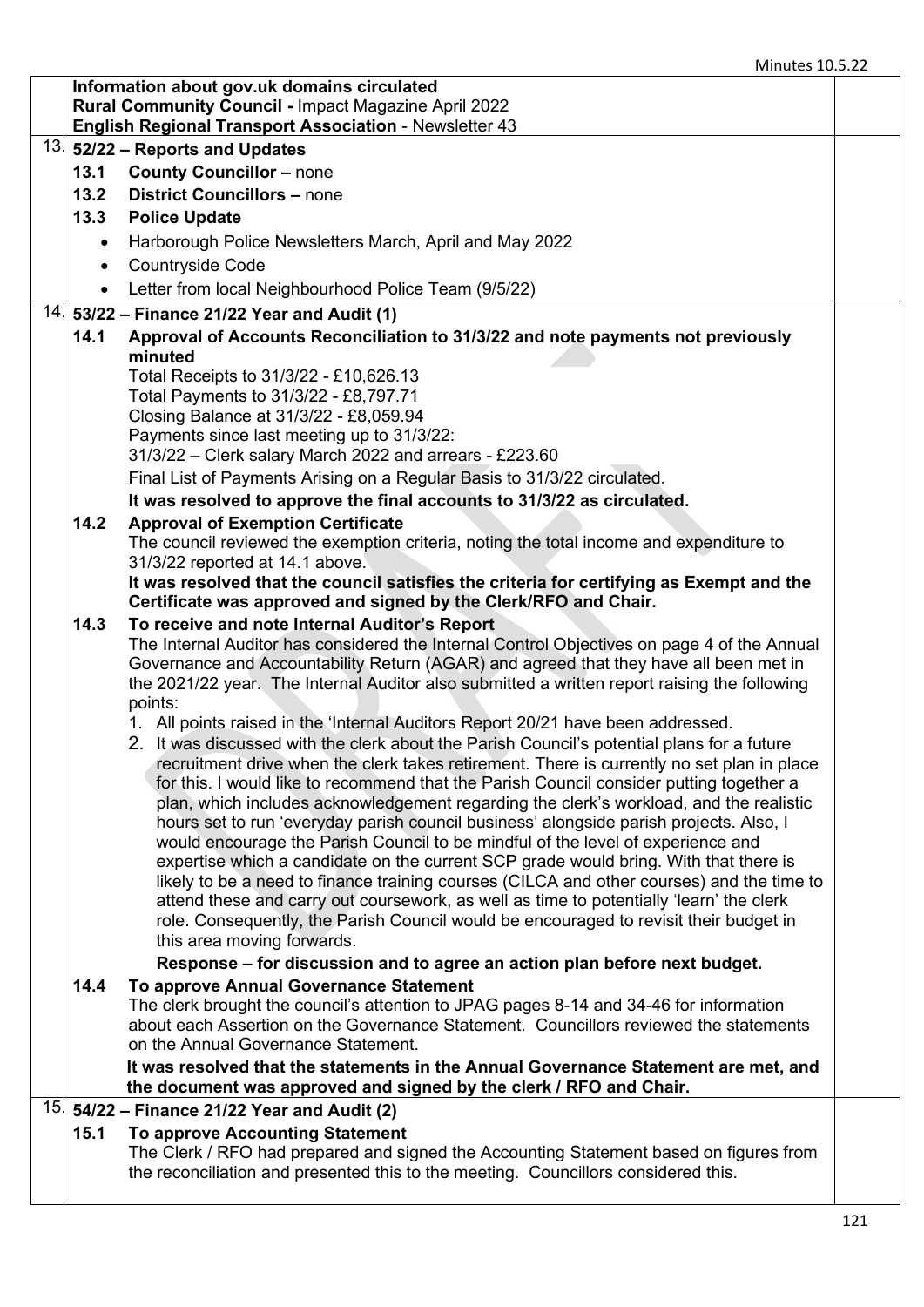|                 |      | It was resolved to approve the Accounting Statement as presented and the document<br>was signed by the Clerk / RFO and Chair                                                            |               |
|-----------------|------|-----------------------------------------------------------------------------------------------------------------------------------------------------------------------------------------|---------------|
|                 | 15.2 | To agree Inspection Period                                                                                                                                                              |               |
|                 |      | It was agreed to set 13/6/22 to 22/7/22 as the period of for the exercise of Public<br><b>Rights</b> (the period suggested by the External Auditor). The Clerk arrange for papers to be | clerk         |
|                 |      | put on the noticeboards and website                                                                                                                                                     |               |
| 16.             |      | 55/22 - Finance 22/23 Year                                                                                                                                                              |               |
|                 | 16.1 | <b>RFO Report</b>                                                                                                                                                                       |               |
|                 |      | Receipts and Payments since 1/4/22:                                                                                                                                                     |               |
|                 |      | Receipts HSBC:                                                                                                                                                                          |               |
|                 |      | 11/4/22 - LCC Highways Grant - £5,000                                                                                                                                                   |               |
|                 |      | 13/4/22 - HDC Precept £4,915.00                                                                                                                                                         |               |
|                 |      | 25/4/22 - VAT refund - £138.98                                                                                                                                                          |               |
|                 |      | Payments HSBC:                                                                                                                                                                          |               |
|                 |      | 11/4/22 - bank charges - £8.00                                                                                                                                                          |               |
|                 |      | 20/4/22 – Leicestershire Gardens £80. For grass cutting 21/3/22, invoice 22/035                                                                                                         |               |
|                 |      | 29/4/22 - Clerk's salary and Homeworking Allowance April 2022 - £189.28                                                                                                                 |               |
|                 |      | 1/5/22 - Transfer £10,000.00 from HSBC to Unity Bank Account                                                                                                                            |               |
|                 |      | Balance of HSBC at 9/5/22 - £5,047.83                                                                                                                                                   |               |
|                 |      | Balance at Unity Bank at 9/5/22 - £10,000.00                                                                                                                                            |               |
|                 |      | Balance at MH Building Society at 9/5/22 - £2,788.81                                                                                                                                    |               |
|                 |      | <b>MH Building Society Signatories:</b>                                                                                                                                                 |               |
|                 |      | Cllr Bladon, Cllr Haynes, Cllr Officer, Cllr Staveley                                                                                                                                   |               |
|                 |      | List of payments occurring on a regular basis for 21/22 year circulated                                                                                                                 |               |
|                 | 16.2 | To appoint Internal Auditor for 22/23 year - It was resolved to appoint LRALC Internal                                                                                                  |               |
|                 |      | Audit Service as Internal Auditor for the 22/23 Year                                                                                                                                    |               |
|                 | 16.3 | Update on opening of account at Unity Bank and closure of HSBC Account                                                                                                                  |               |
|                 |      | Account has been opened and £10,000.00 transferred over from HSBC<br>$\bullet$                                                                                                          |               |
|                 |      | Signatories as agreed at meeting 8/3/22, Cllrs Bladon, Officer and Staveley with internet<br>٠                                                                                          |               |
|                 |      | access, can set up payments and authorise. Cllr Haynes (no internet access). Clerk                                                                                                      |               |
|                 |      | (internet access, can set up payments but not authorise)                                                                                                                                |               |
|                 |      | Cllr Bladon is organising closure of HSBC account (Unity Bank switching service was<br>$\bullet$                                                                                        | Cllr          |
|                 |      | not successful).                                                                                                                                                                        | <b>Bladon</b> |
|                 |      | Direct Debit for ICO (due later this month) has been cancelled                                                                                                                          |               |
|                 |      | Clerk to arrange for payment details for precept and grass cutting payment to be                                                                                                        | clerk         |
|                 |      | updated to new Unity Bank details                                                                                                                                                       |               |
|                 | 16.4 | Approval of Direct Debits for Information Commissioner Fee and Loan Repayments                                                                                                          |               |
|                 |      | for Unity Bank Account – It was resolved to approve these Direct Debits and the                                                                                                         |               |
|                 |      | forms were signed.                                                                                                                                                                      |               |
|                 | 16.5 | To Approve for payment                                                                                                                                                                  |               |
|                 |      | 16.5.1 LRALC and NALC Membership Fee 2022-23 - £155.33 - resolved approved                                                                                                              |               |
|                 |      | 16.5.2 Room Hire for meeting 10/5/22 - £5.00 - resolved approved                                                                                                                        |               |
|                 |      | 16.5.3 Cllr Bladon reimbursement of postage expenses - £3.45 - resolved approved                                                                                                        |               |
|                 |      | 16.5.4 SLCC subscription renewal (pending receipt of invoice - resolved approved                                                                                                        |               |
| 17 <sub>2</sub> |      | 56/22 - Budget and Reserves Policy for 22/23 Year                                                                                                                                       |               |
|                 | 17.1 | <b>Review of Budget</b> $-$ a revised budget was circulated which takes account of the actual                                                                                           |               |
|                 |      | figures carried over at 31/3/22 with notes. It was agreed to increase "Scanning" (of archive                                                                                            |               |
|                 |      | documents) from £100 to £250 and decrease Village Improvements by £150.00 to                                                                                                            |               |
|                 |      | £1,514.00.                                                                                                                                                                              |               |
|                 |      | It was resolved to approve the revised budget with these changes                                                                                                                        |               |
|                 | 17.2 | Review of Reserves Policy - it was resolved to approve the Reserves Policy as                                                                                                           |               |
|                 |      | circulated with a change to the "Village Improvement" Reserve to reflect the change                                                                                                     |               |
|                 |      | at 17.1 above                                                                                                                                                                           |               |
|                 | 17.3 | To adopt Business Plan - it was resolved to approve this as circulated                                                                                                                  |               |
|                 |      |                                                                                                                                                                                         |               |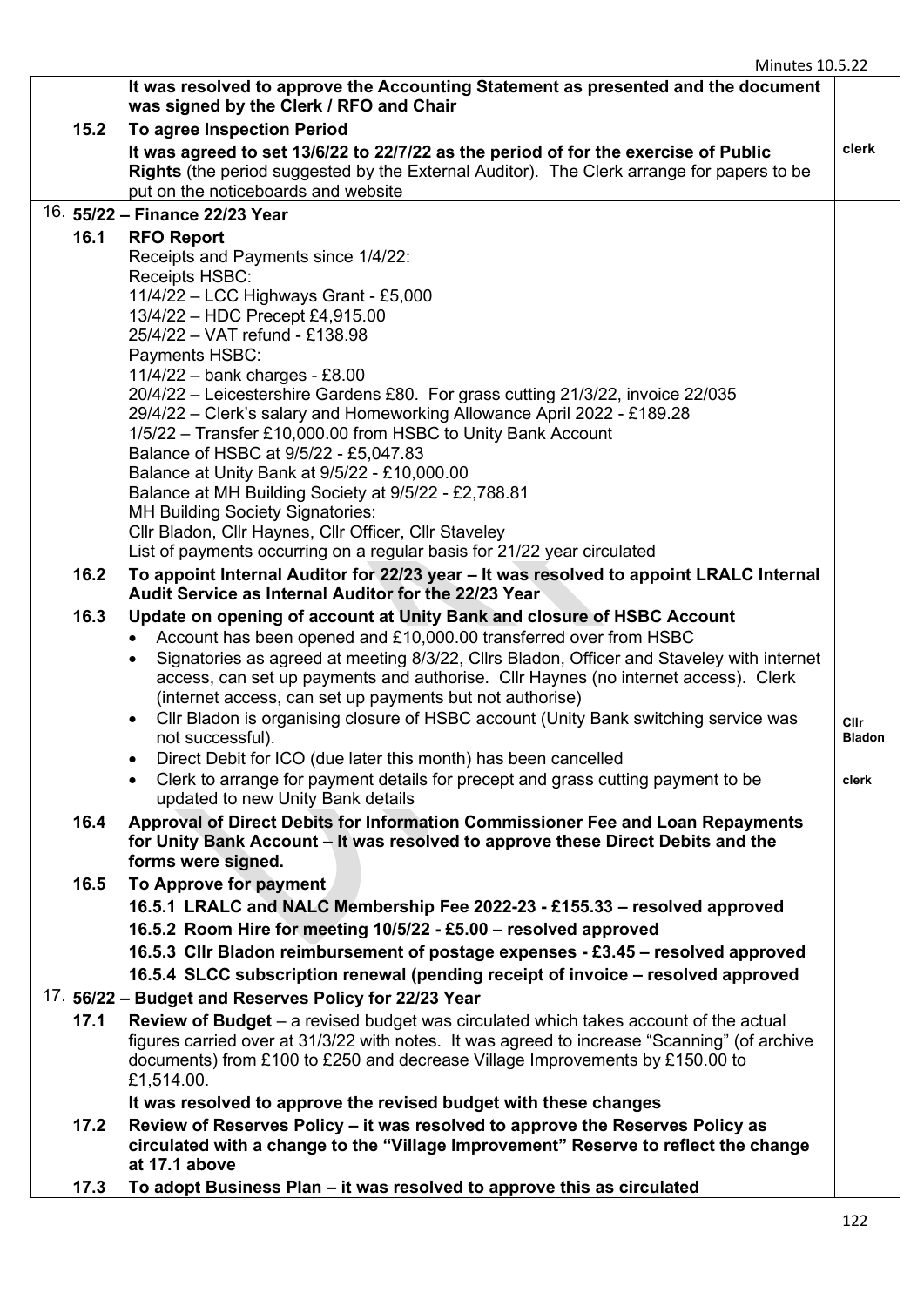|     | $\frac{18}{18}$ 57/22 – Planning and Enforcement                                                                                                                                                                                                                                                                                                                                                                                                                                                                                                                                                                                                                                                                                                                                                                                                                                                                                                                                                                                                                                                      |                               |
|-----|-------------------------------------------------------------------------------------------------------------------------------------------------------------------------------------------------------------------------------------------------------------------------------------------------------------------------------------------------------------------------------------------------------------------------------------------------------------------------------------------------------------------------------------------------------------------------------------------------------------------------------------------------------------------------------------------------------------------------------------------------------------------------------------------------------------------------------------------------------------------------------------------------------------------------------------------------------------------------------------------------------------------------------------------------------------------------------------------------------|-------------------------------|
|     | General Report and update on applications / decisions from Harborough District<br>18.1<br>Council                                                                                                                                                                                                                                                                                                                                                                                                                                                                                                                                                                                                                                                                                                                                                                                                                                                                                                                                                                                                     |                               |
|     | Agreed under Scheme of Delegation since last meeting:<br>22/00580/TCA - Works to trees, St Andrew's View, Main Street Tur Langton, response "No<br>Objection" submitted under scheme of delegation status at HDC - approved                                                                                                                                                                                                                                                                                                                                                                                                                                                                                                                                                                                                                                                                                                                                                                                                                                                                           |                               |
|     | Harborough District Council Decisions since last meeting:<br>22/00297/TCA, Works to trees (fell), The Brambles, Shangton Road Tur Langton - approved<br>22/00028/PDN – notification to determine if prior approval is required for the proposed                                                                                                                                                                                                                                                                                                                                                                                                                                                                                                                                                                                                                                                                                                                                                                                                                                                       |                               |
|     | $\bullet$<br>change of use of an agricultural building to 2 dwelling houses (C3) (2 smaller dwelling<br>houses) and for associated operational development (class Qa and Qb). The Lodge,<br>Kibworth Road, TL - approved                                                                                                                                                                                                                                                                                                                                                                                                                                                                                                                                                                                                                                                                                                                                                                                                                                                                              |                               |
|     | 22/00517/TCA - works to trees (fell), The Forge, Main Street, TL - approved.<br>$\bullet$                                                                                                                                                                                                                                                                                                                                                                                                                                                                                                                                                                                                                                                                                                                                                                                                                                                                                                                                                                                                             |                               |
|     | To agree responses to the following applications:<br>18.2<br>18.2.1 22/00877/FUL - erection of a single storey rear extension and alteration to the first-                                                                                                                                                                                                                                                                                                                                                                                                                                                                                                                                                                                                                                                                                                                                                                                                                                                                                                                                            |                               |
|     | floor door frame, Fargate Farm, Main Street, Tur Langton<br>It was resolved to respond "No Objection"                                                                                                                                                                                                                                                                                                                                                                                                                                                                                                                                                                                                                                                                                                                                                                                                                                                                                                                                                                                                 |                               |
|     | 18.2.2 22/00878/LBC – erection of a single storey rear extension and alteration to the first-<br>floor door frame, Fargate Farm, Main Street, Tur Langton                                                                                                                                                                                                                                                                                                                                                                                                                                                                                                                                                                                                                                                                                                                                                                                                                                                                                                                                             |                               |
|     | It was resolved to respond "No Objection"<br>8.3 Enforcement - none                                                                                                                                                                                                                                                                                                                                                                                                                                                                                                                                                                                                                                                                                                                                                                                                                                                                                                                                                                                                                                   |                               |
| 19. | 58/22 - Platinum Jubilee, planting of tree, to receive update and agree tree to purchase                                                                                                                                                                                                                                                                                                                                                                                                                                                                                                                                                                                                                                                                                                                                                                                                                                                                                                                                                                                                              |                               |
|     | Feedback on the proposal has been received from LCC: Forestry and Arboriculture are pleased to<br>consider planting proposals on LCC managed land and if the tree is located within the highway<br>verge, they will take full responsibility and add it to their asset portfolio and cyclical inspection<br>programme. Assistance from the Parish Council with watering, weeding and interim health checks<br>would be appreciated. LCC have supplied the information about underground services (apart from<br>BT, details of which are awaited) and it was noted that there are several services running through<br>the verge in question, which must be taken into account when planting along with visibility splays<br>and space for the tree to grow into. The best tree planting season runs from November to March<br>and trees planted outside of this time require a very dedicated watering regime. The verge at Main<br>Street may be able to support a tree, however the council is encouraged to explore an alternative<br>location, if possible, that is not within the highway verge. |                               |
|     | Taking these points into account it is now proposed to plant a smaller native tree rather than an oak<br>tree. There are no locations in Tur Langton to plant trees that are not within the highway verge and<br>so the proposed location is on the green at the corner of Main Street and Shangton Road (opposite<br>to the green with three maples). Proposed locatation is close to the centre of the grassed area, set<br>back from the road by around 4-5 metres (protected from road salts, collision, damage etc which<br>LCC identified as possible problems). The location is well away from existing services and will not<br>impact on visibility splays for the junction or driveways. It is intended to plant a container grown<br>tree (which can be planted any time of year) over the jubilee weekend and there will be a watering<br>rota organised by volunteers. Details of this proposal have been sent to LCC and no feedback<br>received despite a reminder being sent and so it is assumed that there are no objections.                                                       |                               |
|     | It was resolved to purchase an Acer Campestre or if not available Malus Sylvestris. Cllr<br>Officer will purchase the tree and claim for reimbursement. A budget of up to £150 was<br>agreed from the "Village Improvement" budget.                                                                                                                                                                                                                                                                                                                                                                                                                                                                                                                                                                                                                                                                                                                                                                                                                                                                   | <b>Clir</b><br><b>Officer</b> |
|     | It was proposed to purchase a commemorative plaque in line with the design for the<br>"Queen's Green Canopy" Scheme. A budget of up to £150 was agreed from the "Village"<br>Improvement" Budget. Cllr Bladon will purchase and claim for reimbursement.                                                                                                                                                                                                                                                                                                                                                                                                                                                                                                                                                                                                                                                                                                                                                                                                                                              | Cllr<br><b>Bladon</b>         |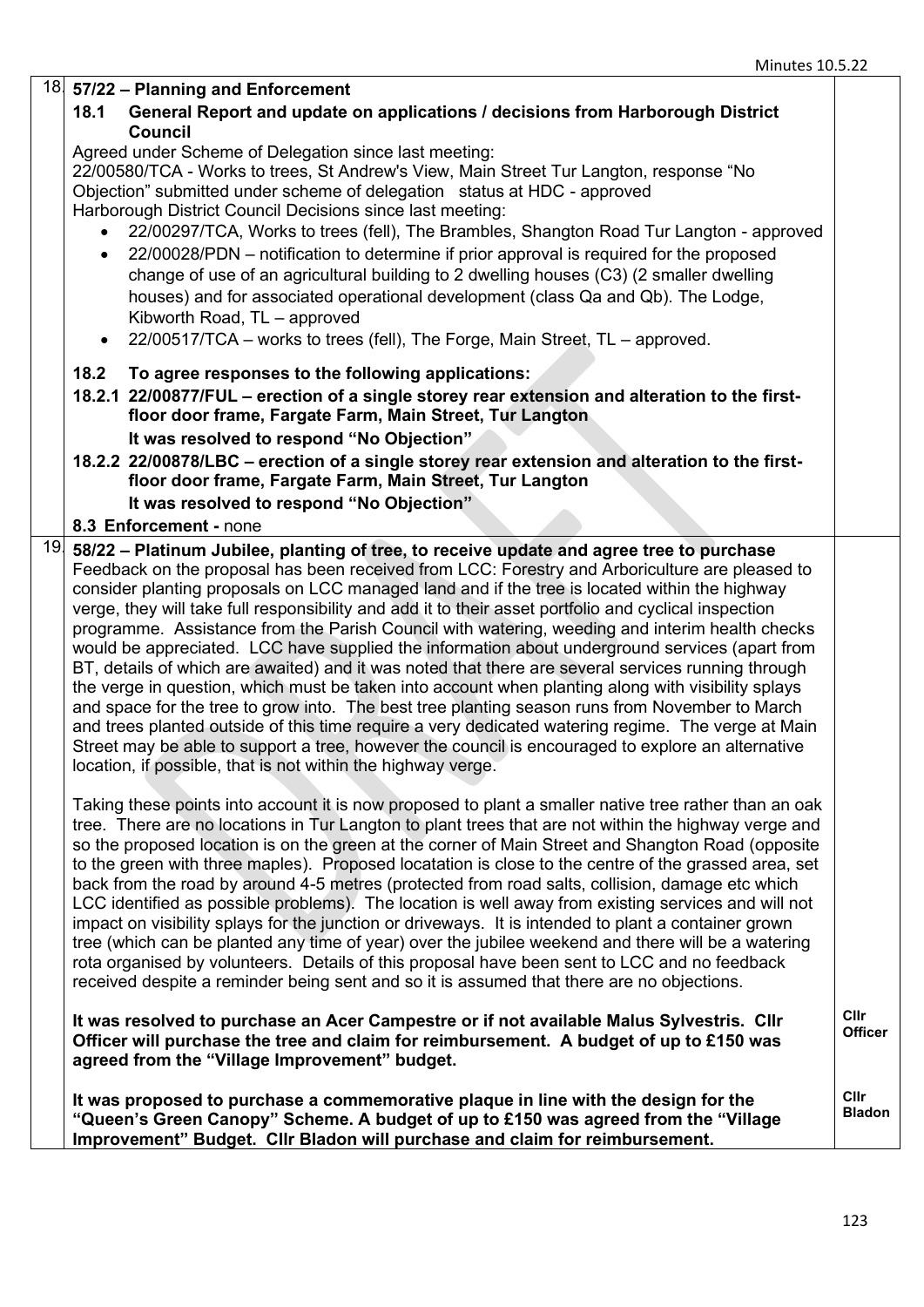|           | $20\vert$ 59/22 – Review of Neighbourhood Plan                                                                                                                                                                                                                                                                                                                                                                                                                                                                                                                                                                                                                                                                                                                                                                                                                                                                                                                                                                                                                                                                                                                                                                                                                                                                                                                                                                                                                                                       |                                             |
|-----------|------------------------------------------------------------------------------------------------------------------------------------------------------------------------------------------------------------------------------------------------------------------------------------------------------------------------------------------------------------------------------------------------------------------------------------------------------------------------------------------------------------------------------------------------------------------------------------------------------------------------------------------------------------------------------------------------------------------------------------------------------------------------------------------------------------------------------------------------------------------------------------------------------------------------------------------------------------------------------------------------------------------------------------------------------------------------------------------------------------------------------------------------------------------------------------------------------------------------------------------------------------------------------------------------------------------------------------------------------------------------------------------------------------------------------------------------------------------------------------------------------|---------------------------------------------|
| 20.1      | Update on meeting with Yourlocale - a meeting has been arranged for 25/5/22 at 7.00<br>p.m. Cllr Officer will circulate ideas on areas to be reviewed.                                                                                                                                                                                                                                                                                                                                                                                                                                                                                                                                                                                                                                                                                                                                                                                                                                                                                                                                                                                                                                                                                                                                                                                                                                                                                                                                               | <b>Clir</b><br>Officer                      |
| 20.2      | To agree to apply for funding from Locality for the review of the plan - It was agreed<br>to apply for grant funding from Locality, the amount to be agreed in consultation with<br>Yourlocale.                                                                                                                                                                                                                                                                                                                                                                                                                                                                                                                                                                                                                                                                                                                                                                                                                                                                                                                                                                                                                                                                                                                                                                                                                                                                                                      |                                             |
|           | $21$ 60/22 – Review of Community Response Plan<br>Cllrs Bladon and Staveley are working through the list of volunteers to check whether they are still<br>happy to be involved and their contact details are still up to date.<br>Cllr Bladon reported that the Emergency Grab Bag is up to date.<br>To be included on agenda for the next meeting.                                                                                                                                                                                                                                                                                                                                                                                                                                                                                                                                                                                                                                                                                                                                                                                                                                                                                                                                                                                                                                                                                                                                                  | <b>Clirs</b><br>Bladon /<br><b>Staveley</b> |
|           | $22$ 61/22 – Village Hall Memorial Garden Sign – update on design and quotations.<br>Work on this is ongoing                                                                                                                                                                                                                                                                                                                                                                                                                                                                                                                                                                                                                                                                                                                                                                                                                                                                                                                                                                                                                                                                                                                                                                                                                                                                                                                                                                                         |                                             |
|           | $23 62/22 -$ Assets                                                                                                                                                                                                                                                                                                                                                                                                                                                                                                                                                                                                                                                                                                                                                                                                                                                                                                                                                                                                                                                                                                                                                                                                                                                                                                                                                                                                                                                                                  |                                             |
| 23.1      | <b>Health and Safety Check of Assets - no problems identified following inspection</b>                                                                                                                                                                                                                                                                                                                                                                                                                                                                                                                                                                                                                                                                                                                                                                                                                                                                                                                                                                                                                                                                                                                                                                                                                                                                                                                                                                                                               |                                             |
| 23.2      | Seat by Village Hall - the work on this has now been completed                                                                                                                                                                                                                                                                                                                                                                                                                                                                                                                                                                                                                                                                                                                                                                                                                                                                                                                                                                                                                                                                                                                                                                                                                                                                                                                                                                                                                                       |                                             |
|           | $24$ 63/22 - Highways                                                                                                                                                                                                                                                                                                                                                                                                                                                                                                                                                                                                                                                                                                                                                                                                                                                                                                                                                                                                                                                                                                                                                                                                                                                                                                                                                                                                                                                                                |                                             |
| 24.1      | <b>General Report</b>                                                                                                                                                                                                                                                                                                                                                                                                                                                                                                                                                                                                                                                                                                                                                                                                                                                                                                                                                                                                                                                                                                                                                                                                                                                                                                                                                                                                                                                                                |                                             |
|           | Temporary Traffic Regulation Orders for Surface Dressing, details circulated. Tur<br>Langton, Kibworth Road work planned for 19/5/22. Noted the signs are already in place<br>Public Realm Development and the Role of LCC Highways<br>$\bullet$<br>Leicestershire County Council Enhanced Partnership Plan and Scheme (bus services)<br>From Highways presentation to LCC Clerk liaison meeting 4/3/22:<br>$\circ$ Currently 7.7% below baseline of pre-covid traffic levels<br>Enquires to Traffic and Signals are down 25% on last year – 15,000 enquires on<br>$\circ$<br>standard defects on roads in March<br>424 potholes filled in March<br>O<br>Highways still have staff vacancies, big increase in staff sickness due to covid.<br>O<br>Supply and demand issue with fuel, LCC monitoring situation<br>$\circ$<br>Issues keeping waste sites open – check website for opening times<br>$\circ$<br>Long delays processing Structure Licence applications due to resourcing.<br>$\circ$<br>Members' Highways Fund - update on Grant Funding and to agree whether to explore<br><b>Mobile Activated Signs</b><br>A grant has been received from Leicestershire County Council of £5,000 for "Highways"<br>Improvement Projects. Noted the fund has opened again this year with a closing date of the<br>end of October. It was agreed to explore Mobile Activated Signs with<br>LCC on the three<br>roads coming into the village and ask them to identify possible sites, using<br>existing |                                             |
| 24.2      | street furniture where possible.<br><b>Grass Cutting update</b>                                                                                                                                                                                                                                                                                                                                                                                                                                                                                                                                                                                                                                                                                                                                                                                                                                                                                                                                                                                                                                                                                                                                                                                                                                                                                                                                                                                                                                      |                                             |
|           | LCC have permitted our contractor to have public liability insurance of £5 million rather<br>than £10 million. Contractor has sent a copy of his insurance which has been<br>forwarded to LCC. Waste Carrying Licence also checked on Environment Agency<br>website.                                                                                                                                                                                                                                                                                                                                                                                                                                                                                                                                                                                                                                                                                                                                                                                                                                                                                                                                                                                                                                                                                                                                                                                                                                 | <b>Clerk</b>                                |
|           | Purchase Order for reimbursement received from LCC                                                                                                                                                                                                                                                                                                                                                                                                                                                                                                                                                                                                                                                                                                                                                                                                                                                                                                                                                                                                                                                                                                                                                                                                                                                                                                                                                                                                                                                   |                                             |
|           | Invoice received for cut 21/3/22 and paid. Another cut took place about three weeks<br>ago and another cut is due.                                                                                                                                                                                                                                                                                                                                                                                                                                                                                                                                                                                                                                                                                                                                                                                                                                                                                                                                                                                                                                                                                                                                                                                                                                                                                                                                                                                   |                                             |
| 24.3      | <b>Snagging List</b>                                                                                                                                                                                                                                                                                                                                                                                                                                                                                                                                                                                                                                                                                                                                                                                                                                                                                                                                                                                                                                                                                                                                                                                                                                                                                                                                                                                                                                                                                 |                                             |
| $\bullet$ | The overgrown hedge on Cranoe Road will be cut back in the next week or so.                                                                                                                                                                                                                                                                                                                                                                                                                                                                                                                                                                                                                                                                                                                                                                                                                                                                                                                                                                                                                                                                                                                                                                                                                                                                                                                                                                                                                          |                                             |
| 24.4      | <b>Drains - Cllr Staveley reported that she has no update</b>                                                                                                                                                                                                                                                                                                                                                                                                                                                                                                                                                                                                                                                                                                                                                                                                                                                                                                                                                                                                                                                                                                                                                                                                                                                                                                                                                                                                                                        |                                             |
| 24.5      | Dog Fouling – there have been no further complaints, continue to monitor                                                                                                                                                                                                                                                                                                                                                                                                                                                                                                                                                                                                                                                                                                                                                                                                                                                                                                                                                                                                                                                                                                                                                                                                                                                                                                                                                                                                                             | Clir                                        |
| 24.6      | <b>Footpaths - The Bridleway at Mere Road there is a low tree branch and horse riders</b><br>cannot get by. This has been reported to LCC who have come out to visit. No further<br>problems identified.                                                                                                                                                                                                                                                                                                                                                                                                                                                                                                                                                                                                                                                                                                                                                                                                                                                                                                                                                                                                                                                                                                                                                                                                                                                                                             | <b>Staveley</b>                             |
|           |                                                                                                                                                                                                                                                                                                                                                                                                                                                                                                                                                                                                                                                                                                                                                                                                                                                                                                                                                                                                                                                                                                                                                                                                                                                                                                                                                                                                                                                                                                      | 124                                         |